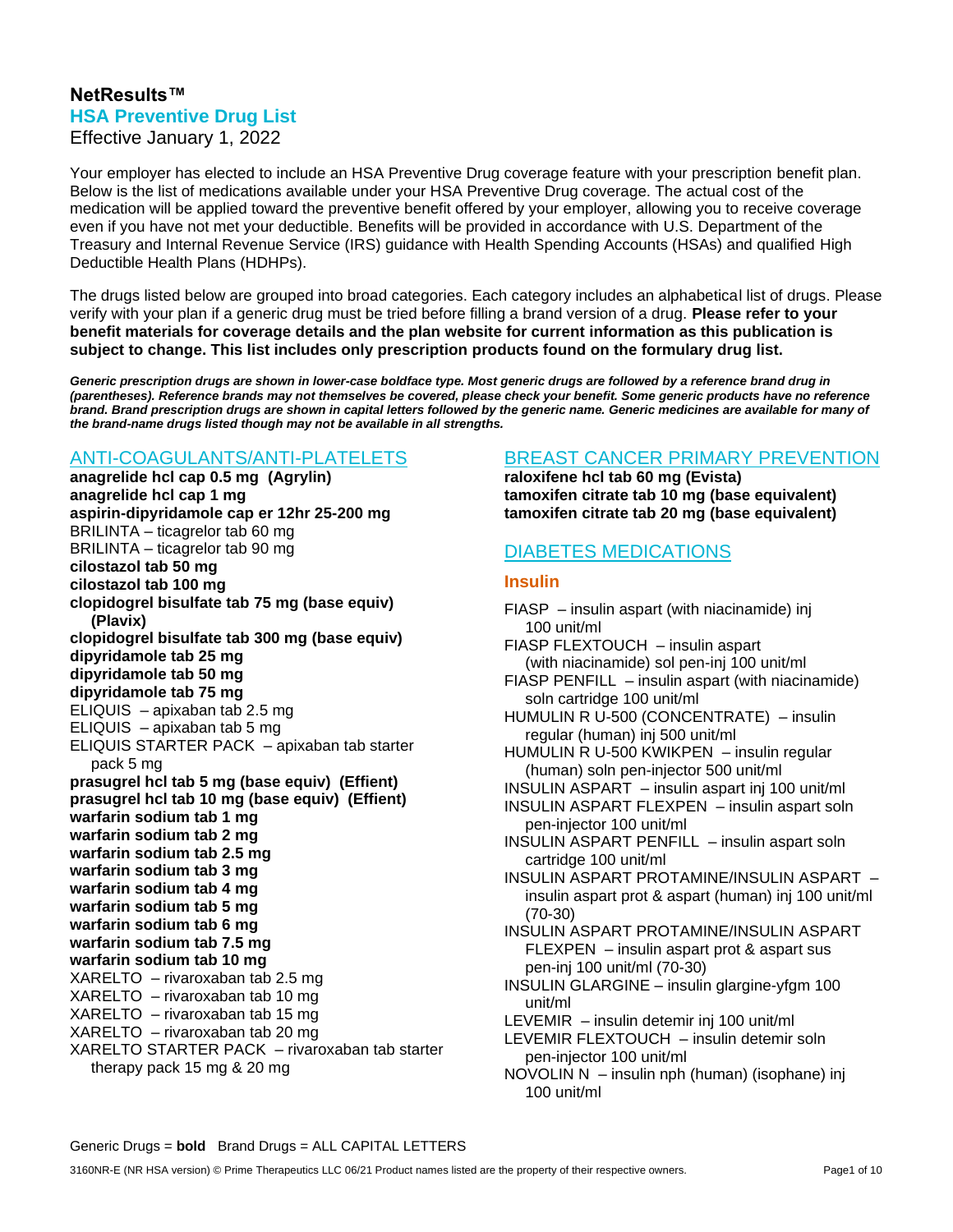## DIABETES MEDICATIONS

#### **Insulin (continued)**

NOVOLIN N RELION – insulin nph (human) (isophane) inj 100 unit/ml NOVOLIN N FLEXPEN – insulin nph (human) (isophane) susp pen-injector 100 unit/ml NOVOLIN N FLEXPEN RELION – insulin nph (human) (isophane) susp pen-injector 100 unit/ml NOVOLIN R – insulin regular (human) inj 100 unit/ml NOVOLIN R RELION – insulin regular (human) inj 100 unit/ml NOVOLIN R FLEXPEN – insulin regular (human) soln pen-injector 100 unit/ml NOVOLIN R FLEXPEN RELION – insulin regular (human) soln pen-injector 100 unit/ml NOVOLIN 70/30 – insulin nph isophane & regular human inj 100 unit/ml (70-30) NOVOLIN 70/30 RELION – insulin nph isophane & regular human inj 100 unit/ml (70-30) NOVOLIN 70/30 FLEXPEN – insulin nph & regular susp pen-inj 100 unit/ml (70-30) NOVOLIN 70/30 FLEXPEN RELION – insulin nph & regular susp pen-inj 100 unit/ml (70-30) NOVOLOG – insulin aspart inj 100 unit/ml NOVOLOG FLEXPEN – insulin aspart soln pen-injector 100 unit/ml NOVOLOG MIX 70/30 – insulin aspart prot & aspart (human) inj 100 unit/ml (70-30) NOVOLOG MIX 70/30 PREFILLED FLEXPEN – insulin aspart prot & aspart sus pen-inj 100 unit/ml (70-30) NOVOLOG PENFILL – insulin aspart soln cartridge 100 unit/ml SEMGLEE – insulin glargine-yfgm inj 100 unit/ml TOUJEO SOLOSTAR – insulin glargine soln pen-injector 300 unit/ml (1 unit dial) TOUJEO MAX SOLOSTAR – insulin glargine soln pen-injector 300 unit/ml (2 unit dial) TRESIBA – insulin degludec inj 100 unit/ml TRESIBA FLEXTOUCH – insulin degludec soln pen-injector 100 unit/ml TRESIBA FLEXTOUCH – insulin degludec soln pen-injector 200 unit/ml **Insulin Combinations** SOLIQUA 100/33 – insulin glargine-lixisenatide sol pen-inj 100-33 unit-mcg/ml XULTOPHY 100/3.6 – insulin degludec-liraglutide sol pen-inj 100-3.6 unit-mg/ml

### **Oral**

**acarbose tab 25 mg (Precose) acarbose tab 50 mg (Precose) acarbose tab 100 mg (Precose)**

FARXIGA – dapagliflozin propanediol tab 5 mg (base equivalent) FARXIGA – dapagliflozin propanediol tab 10 mg (base equivalent) **glimepiride tab 1 mg (Amaryl) glimepiride tab 2 mg (Amaryl) glimepiride tab 4 mg (Amaryl) glipizide tab er 24hr 2.5 mg (Glucotrol xl) glipizide tab er 24hr 5 mg (Glucotrol xl) glipizide tab er 24hr 10 mg (Glucotrol xl) glipizide tab 5 mg glipizide tab 10 mg (Glucotrol) glipizide-metformin hcl tab 2.5-250 mg glipizide-metformin hcl tab 2.5-500 mg glipizide-metformin hcl tab 5-500 mg glyburide micronized tab 1.5 mg (Glynase) glyburide micronized tab 3 mg (Glynase) glyburide micronized tab 6 mg (Glynase) glyburide tab 1.25 mg glyburide tab 2.5 mg glyburide tab 5 mg glyburide-metformin tab 1.25-250 mg glyburide-metformin tab 2.5-500 mg glyburide-metformin tab 5-500 mg** GLYXAMBI – empagliflozin-linagliptin tab 10-5 mg GLYXAMBI – empagliflozin-linagliptin tab 25-5 mg JANUMET – sitagliptin-metformin hcl tab 50-500 mg JANUMET – sitagliptin-metformin hcl tab 50-1000 mg JANUMET XR – sitagliptin-metformin hcl tab er 24hr 50-500 mg JANUMET XR – sitagliptin-metformin hcl tab er 24hr 50-1000 mg JANUMET XR – sitagliptin-metformin hcl tab er 24hr 100-1000 mg JANUVIA – sitagliptin phosphate tab 25 mg (base equiv) JANUVIA – sitagliptin phosphate tab 50 mg (base equiv) JANUVIA – sitagliptin phosphate tab 100 mg (base equiv) JARDIANCE – empagliflozin tab 10 mg JARDIANCE – empagliflozin tab 25 mg **metformin hcl tab 500 mg metformin hcl tab 850 mg metformin hcl tab 1000 mg metformin hcl tab er 24hr 500 mg metformin hcl tab er 24hr 750 mg miglitol tab 25 mg miglitol tab 50 mg miglitol tab 100 mg nateglinide tab 60 mg nateglinide tab 120 mg pioglitazone hcl tab 15 mg (base equiv) (Actos) pioglitazone hcl tab 30 mg (base equiv) (Actos) pioglitazone hcl tab 45 mg (base equiv) (Actos) pioglitazone hcl-metformin hcl tab 15-500 mg (Actoplus met)**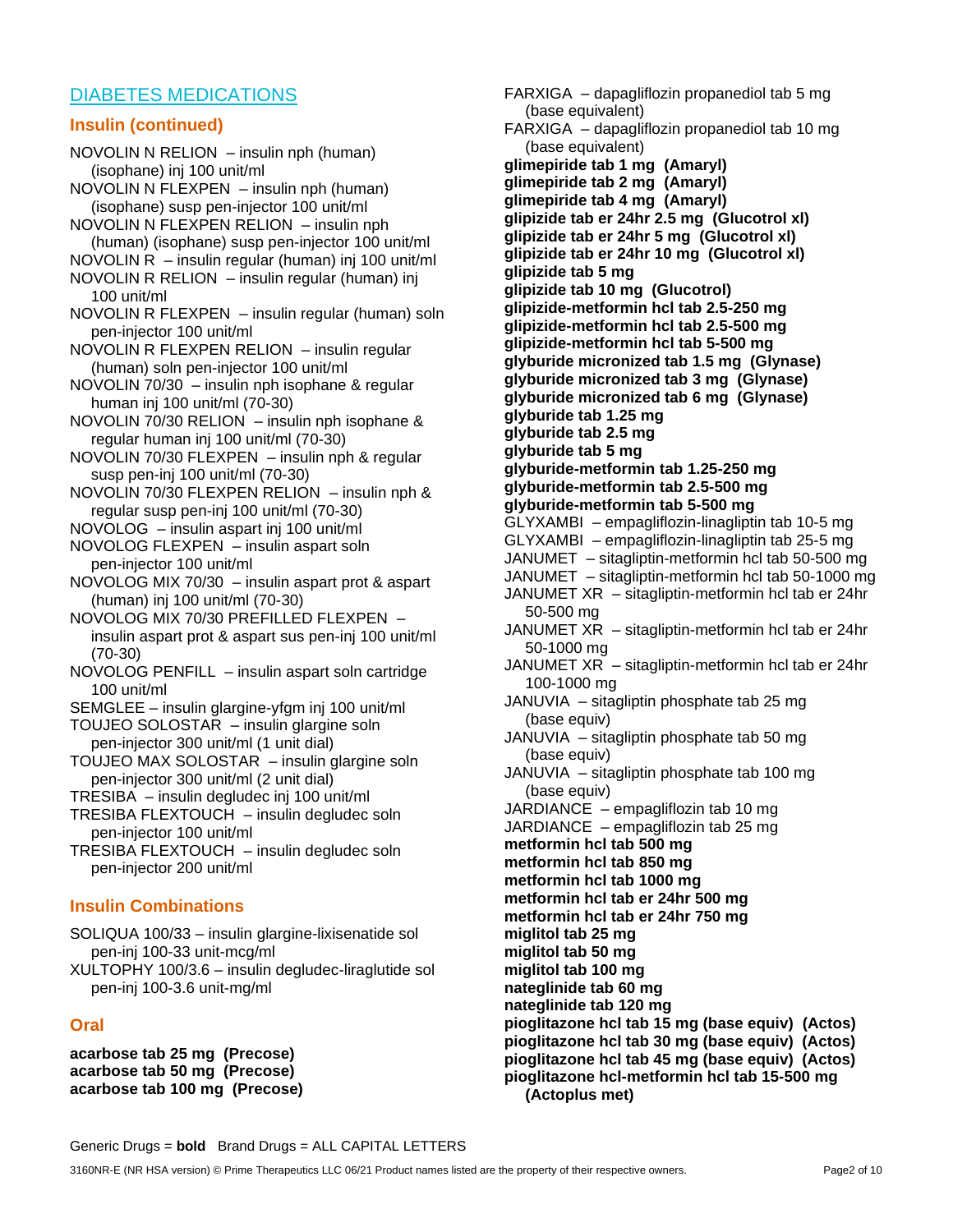## DIABETES MEDICATIONS

### **Oral (continued)**

- **pioglitazone hcl-metformin hcl tab 15-850 mg (Actoplus met)**
- **repaglinide tab 0.5 mg**
- **repaglinide tab 1 mg**
- **repaglinide tab 2 mg**
- SYNJARDY empagliflozin-metformin hcl tab 5-500 mg
- SYNJARDY empagliflozin-metformin hcl tab 5-1000 mg
- SYNJARDY empagliflozin-metformin hcl tab 12.5-500 mg
- SYNJARDY empagliflozin-metformin hcl tab 12.5-1000 mg
- SYNJARDY XR empagliflozin-metformin hcl tab er 24hr 5-1000 mg
- SYNJARDY XR empagliflozin-metformin hcl tab er 24hr 10-1000 mg
- SYNJARDY XR empagliflozin-metformin hcl tab er 24hr 12.5-1000 mg
- SYNJARDY XR empagliflozin-metformin hcl tab er 24hr 25-1000 mg
- TRIJARDY XR empagliflozin-linagliptin-metformin tab er 24hr 5-2.5-1000mg
- TRIJARDY XR empagliflozin-linagliptin-metformin tab er 24hr 10-5-1000 mg
- TRIJARDY XR empagliflozin-linagliptin-metformin tab er 24hr 12.5-2.5-1000mg
- TRIJARDY XR empagliflozin-linagliptin-metformin tab er 24hr 25-5-1000 mg
- XIGDUO XR dapagliflozin-metformin hcl tab er 24hr 2.5-1000 mg
- XIGDUO XR dapagliflozin-metformin hcl tab er 24hr 5-500 mg
- XIGDUO XR dapagliflozin-metformin hcl tab er 24hr 5-1000 mg
- XIGDUO XR dapagliflozin-metformin hcl tab er 24hr 10-500 mg

XIGDUO XR – dapagliflozin-metformin hcl tab er 24hr 10-1000 mg

## **Oral & Other Diab Injectables**

- OZEMPIC semaglutide soln pen-inj 0.25 or 0.5 mg/dose (2 mg/1.5ml)
- OZEMPIC semaglutide soln pen-inj 1 mg/dose (2 mg/1.5ml)
- OZEMPIC semaglutide soln pen-inj 1 mg/dose (4 mg/3ml)
- RYBELSUS semaglutide tab 3 mg
- RYBELSUS semaglutide tab 7 mg
- RYBELSUS semaglutide tab 14 mg
- TRULICITY dulaglutide soln pen-injector 0.75 mg/0.5ml
- TRULICITY dulaglutide soln pen-injector 1.5 mg/0.5ml
- TRULICITY dulaglutide soln pen-injector 3 mg/0.5ml
- TRULICITY dulaglutide soln pen-injector 4.5 mg/0.5ml
- VICTOZA liraglutide soln pen-injector 18 mg/3ml (6 mg/ml)

# DIABETES MEDICATIONS

### **Hypoglycemic Agents**

- BAQSIMI ONE PACK glucagon nasal powder 3 mg/dose BAQSIMI TWO PACK – glucagon nasal powder
- 3 mg/dose **glucagon (rdna) for inj kit 1 mg**
- **(Glucagon emergency kit)** GLUCAGON EMERGENCY KIT FO – glucagon hcl for
- inj 1 mg GVOKE HYPOPEN 1-PACK – glucagon
- subcutaneous solution auto-injector 0.5 mg/0.1ml GVOKE HYPOPEN 1-PACK – glucagon
- subcutaneous solution auto-injector 1 mg/0.2ml GVOKE HYPOPEN 2-PACK – glucagon
- subcutaneous solution auto-injector 0.5 mg/0.1ml GVOKE HYPOPEN 2-PACK – glucagon
- subcutaneous solution auto-injector 1 mg/0.2ml GVOKE PFS – glucagon subcutaneous soln
- pref syringe 0.5 mg/0.1ml
- GVOKE PFS glucagon subcutaneous soln pref syringe 1 mg/0.2ml
- ZEGALOGUE dasiglucagon hcl subcutaneous soln auto-inj 0.6 mg/0.6ml
- ZEGALOGUE dasiglucagon hcl subcutaneous soln pref syringe 0.6 mg/0.6ml

# DIABETIC SUPPLIES

### **Basic**

**Calibration Liquid** BAYER CONTOUR BAYER CONTOUR NEXT **Insulin Syringes Lancets Pen Needles Test Strips & Discs** BAYER CONTOUR BAYER CONTOUR NEXT

# FLUORIDE

## **Dental Products & Combinations**

**sodium fluoride cream 1.1% (Prevident 5000 plus) sodium fluoride gel 1.1% (0.5% f) (Prevident fluoride) sodium fluoride paste 1.1% (Prevident 5000 boost)**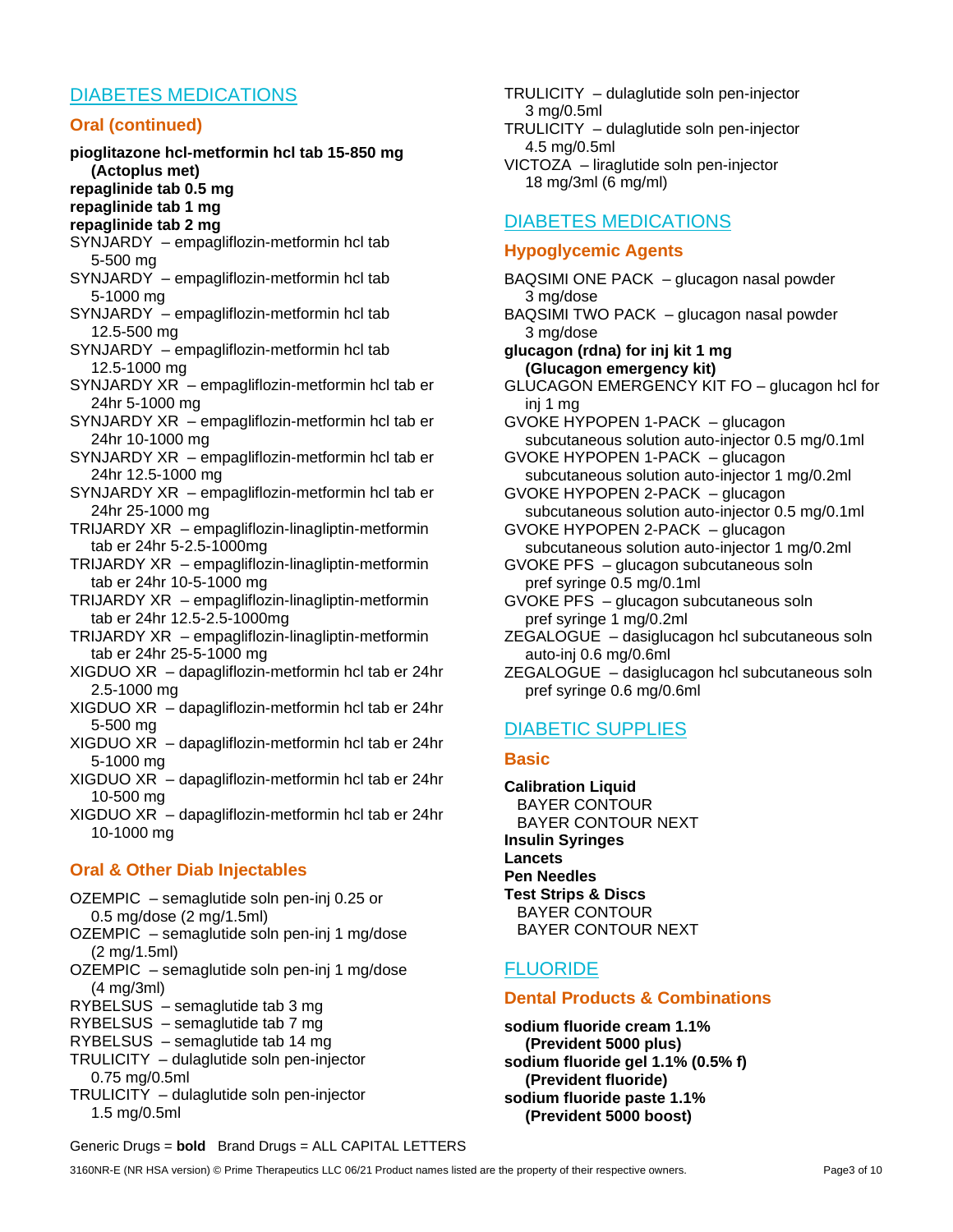## FLUORIDE (CONTINUED)

**sodium fluoride rinse 0.2% (Prevident) sodium fluoride-potassium nitrate paste 1.1-5% (Prevident 5000 paste) stannous fluoride conc 0.63% (Gel-kam oral care rinse) stannous fluoride gel 0.4% (Gel-kam gel)**

### **Supplements & Combinations**

**sodium fluoride chew tab 0.25 mg f (from 0.55 mg naf) (Luride) sodium fluoride chew tab 0.5 mg f (from 1.1 mg naf) (Luride) sodium fluoride chew tab 1 mg f (from 2.2 mg naf) (Luride) sodium fluoride soln 0.125 mg/drop f (0.275 mg/drop naf) sodium fluoride soln 0.25 mg/ml f (from 1.1 mg/ml naf) (Luride) sodium fluoride soln 0.5 mg/ml f (from 1.1 mg/ml naf) (Luride)**

### HIGH BLOOD PRESSURE

**acebutolol hcl cap 200 mg acebutolol hcl cap 400 mg amiloride hcl tab 5 mg amiloride & hydrochlorothiazide tab 5-50 mg amlodipine besylate tab 2.5 mg (base equivalent) (Norvasc) amlodipine besylate tab 5 mg (base equivalent) (Norvasc)**

- **amlodipine besylate tab 10 mg (base equivalent) (Norvasc)**
- **amlodipine besylate-benazepril hcl cap 2.5-10 mg**
- **amlodipine besylate-benazepril hcl cap 5-10 mg (Lotrel)**
- **amlodipine besylate-benazepril hcl cap 5-20 mg (Lotrel)**
- **amlodipine besylate-benazepril hcl cap 5-40 mg**
- **amlodipine besylate-benazepril hcl cap 10-20 mg (Lotrel)**
- **amlodipine besylate-benazepril hcl cap 10-40 mg (Lotrel)**
- **amlodipine besylate-olmesartan medoxomil tab 5-20 mg (Azor)**
- **amlodipine besylate-olmesartan medoxomil tab 5-40 mg (Azor)**
- **amlodipine besylate-olmesartan medoxomil tab 10-20 mg (Azor)**
- **amlodipine besylate-olmesartan medoxomil tab 10-40 mg (Azor)**
- **amlodipine besylate-valsartan tab 5-160 mg (Exforge)**
- **amlodipine besylate-valsartan tab 5-320 mg (Exforge)**

**amlodipine besylate-valsartan tab 10-160 mg (Exforge) amlodipine besylate-valsartan tab 10-320 mg (Exforge) amlodipine-valsartan-hydrochlorothiazide tab 5-160-12.5 mg (Exforge hct) amlodipine-valsartan-hydrochlorothiazide tab 5-160-25 mg (Exforge hct) amlodipine-valsartan-hydrochlorothiazide tab 10-160-12.5 mg (Exforge hct) amlodipine-valsartan-hydrochlorothiazide tab 10-160-25 mg (Exforge hct) amlodipine-valsartan-hydrochlorothiazide tab 10-320-25 mg (Exforge hct) atenolol tab 25 mg (Tenormin) atenolol tab 50 mg (Tenormin) atenolol tab 100 mg (Tenormin) atenolol & chlorthalidone tab 50-25 mg (Tenoretic 50) atenolol & chlorthalidone tab 100-25 mg (Tenoretic 100) benazepril hcl tab 5 mg benazepril hcl tab 10 mg (Lotensin) benazepril hcl tab 20 mg (Lotensin) benazepril hcl tab 40 mg (Lotensin) benazepril & hydrochlorothiazide tab 5-6.25 mg benazepril & hydrochlorothiazide tab 10-12.5 mg (Lotensin hct) benazepril & hydrochlorothiazide tab 20-12.5 mg (Lotensin hct) benazepril & hydrochlorothiazide tab 20-25 mg (Lotensin hct) betaxolol hcl tab 10 mg betaxolol hcl tab 20 mg bisoprolol fumarate tab 5 mg bisoprolol fumarate tab 10 mg bisoprolol & hydrochlorothiazide tab 2.5-6.25 mg (Ziac) bisoprolol & hydrochlorothiazide tab 5-6.25 mg (Ziac) bisoprolol & hydrochlorothiazide tab 10-6.25 mg (Ziac) bumetanide tab 0.5 mg (Bumex) bumetanide tab 1 mg bumetanide tab 2 mg candesartan cilexetil tab 4 mg (Atacand) candesartan cilexetil tab 8 mg (Atacand) candesartan cilexetil tab 16 mg (Atacand) candesartan cilexetil tab 32 mg (Atacand) candesartan cilexetil-hydrochlorothiazide tab 16-12.5 mg (Atacand hct) candesartan cilexetil-hydrochlorothiazide tab 32-12.5 mg (Atacand hct) candesartan cilexetil-hydrochlorothiazide tab 32-25 mg (Atacand hct) captopril tab 12.5 mg captopril tab 25 mg** 

**captopril tab 50 mg**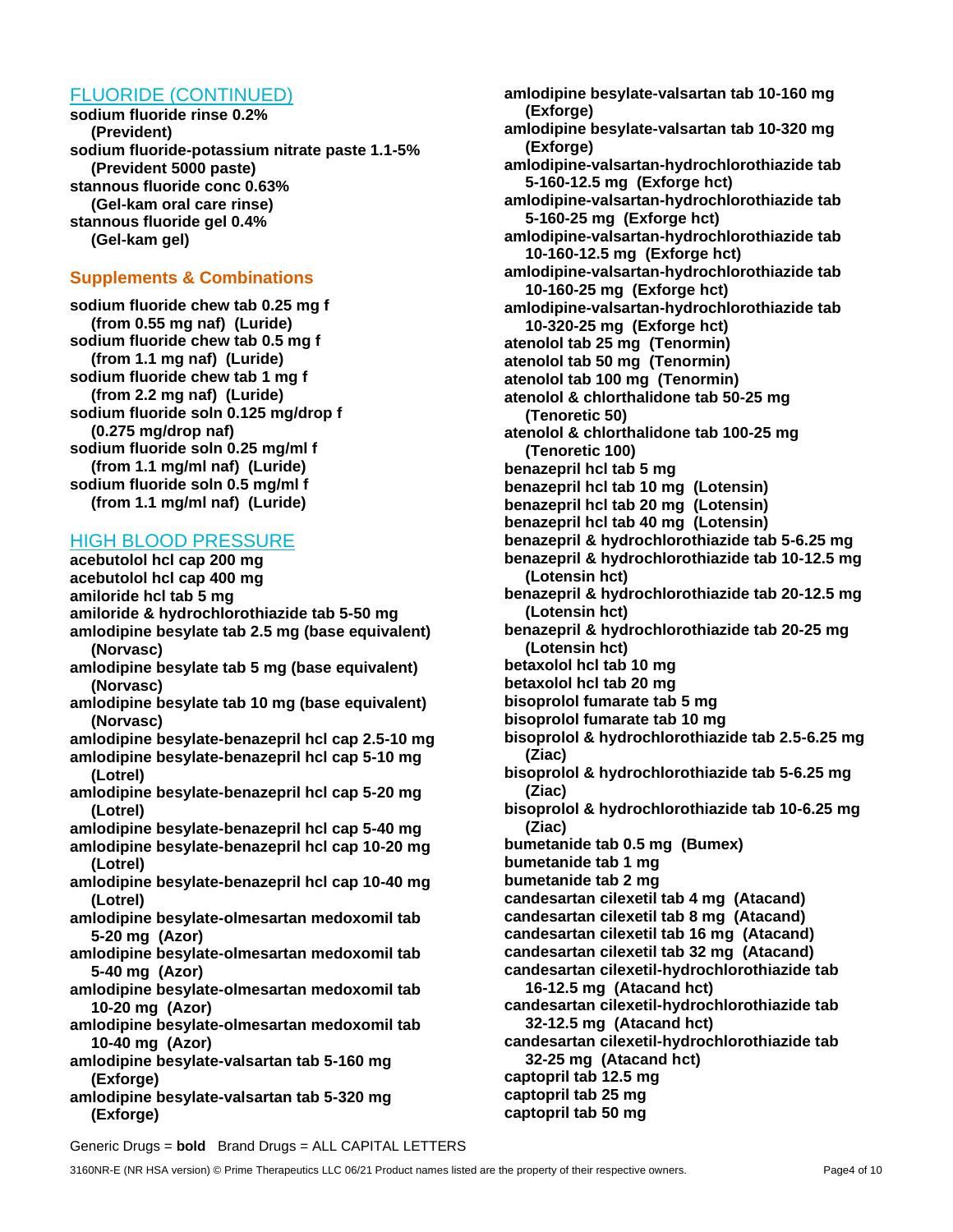#### HIGH BLOOD PRESSURE (CONTINUED)

**captopril tab 100 mg carvedilol tab 3.125 mg (Coreg) carvedilol tab 6.25 mg (Coreg) carvedilol tab 12.5 mg (Coreg) carvedilol tab 25 mg (Coreg) chlorthalidone tab 25 mg chlorthalidone tab 50 mg clonidine hcl tab 0.1 mg clonidine hcl tab 0.2 mg clonidine hcl tab 0.3 mg clonidine td patch weekly 0.1 mg/24hr (Catapres-tts-1) clonidine td patch weekly 0.2 mg/24hr (Catapres-tts-2) clonidine td patch weekly 0.3 mg/24hr (Catapres-tts-3) diltiazem hcl tab 30 mg (Cardizem) diltiazem hcl tab 60 mg (Cardizem) diltiazem hcl tab 90 mg diltiazem hcl tab 120 mg (Cardizem) diltiazem hcl cap er 12hr 60 mg diltiazem hcl cap er 12hr 90 mg diltiazem hcl cap er 12hr 120 mg diltiazem hcl cap er 24hr 120 mg diltiazem hcl cap er 24hr 180 mg diltiazem hcl cap er 24hr 240 mg diltiazem hcl coated beads cap er 24hr 120 mg (Cardizem cd) diltiazem hcl coated beads cap er 24hr 180 mg (Cardizem cd) diltiazem hcl coated beads cap er 24hr 240 mg (Cardizem cd) diltiazem hcl coated beads cap er 24hr 300 mg (Cardizem cd) diltiazem hcl coated beads cap er 24hr 360 mg (Cardizem cd) diltiazem hcl coated beads tab er 24hr 180 mg (Cardizem la) diltiazem hcl coated beads tab er 24hr 240 mg (Cardizem la) diltiazem hcl coated beads tab er 24hr 300 mg (Cardizem la) diltiazem hcl coated beads tab er 24hr 360 mg (Cardizem la) diltiazem hcl coated beads tab er 24hr 420 mg (Cardizem la) diltiazem hcl extended release beads cap er 24hr 120 mg (Tiazac) diltiazem hcl extended release beads cap er 24hr 180 mg (Tiazac) diltiazem hcl extended release beads cap er 24hr 240 mg (Tiazac) diltiazem hcl extended release beads cap er 24hr 300 mg (Tiazac) diltiazem hcl extended release beads cap er 24hr 360 mg (Tiazac)**

**diltiazem hcl extended release beads cap er 24hr 420 mg (Tiazac) doxazosin mesylate tab 1 mg (Cardura) doxazosin mesylate tab 2 mg (Cardura) doxazosin mesylate tab 4 mg (Cardura) doxazosin mesylate tab 8 mg (Cardura) enalapril maleate tab 2.5 mg (Vasotec) enalapril maleate tab 5 mg (Vasotec) enalapril maleate tab 10 mg (Vasotec) enalapril maleate tab 20 mg (Vasotec) enalapril maleate & hydrochlorothiazide tab 5-12.5 mg enalapril maleate & hydrochlorothiazide tab 10-25 mg (Vaseretic) eplerenone tab 25 mg (Inspra) eplerenone tab 50 mg (Inspra) felodipine tab er 24hr 2.5 mg felodipine tab er 24hr 5 mg felodipine tab er 24hr 10 mg fosinopril sodium tab 10 mg fosinopril sodium tab 20 mg fosinopril sodium tab 40 mg fosinopril sodium & hydrochlorothiazide tab 10-12.5 mg fosinopril sodium & hydrochlorothiazide tab 20-12.5 mg furosemide oral soln 10 mg/ml furosemide tab 20 mg (Lasix) furosemide tab 40 mg (Lasix) furosemide tab 80 mg (Lasix) guanfacine hcl tab 1 mg (Tenex) guanfacine hcl tab 2 mg (Tenex) hydralazine hcl tab 10 mg hydralazine hcl tab 25 mg hydralazine hcl tab 50 mg hydralazine hcl tab 100 mg hydrochlorothiazide cap 12.5 mg hydrochlorothiazide tab 12.5 mg hydrochlorothiazide tab 25 mg hydrochlorothiazide tab 50 mg indapamide tab 1.25 mg indapamide tab 2.5 mg irbesartan tab 75 mg (Avapro) irbesartan tab 150 mg (Avapro) irbesartan tab 300 mg (Avapro) irbesartan-hydrochlorothiazide tab 150-12.5 mg (Avalide) irbesartan-hydrochlorothiazide tab 300-12.5 mg (Avalide) isradipine cap 2.5 mg isradipine cap 5 mg labetalol hcl tab 100 mg labetalol hcl tab 200 mg labetalol hcl tab 300 mg lisinopril & hydrochlorothiazide tab 10-12.5 mg (Zestoretic) lisinopril & hydrochlorothiazide tab 20-12.5 mg (Zestoretic)**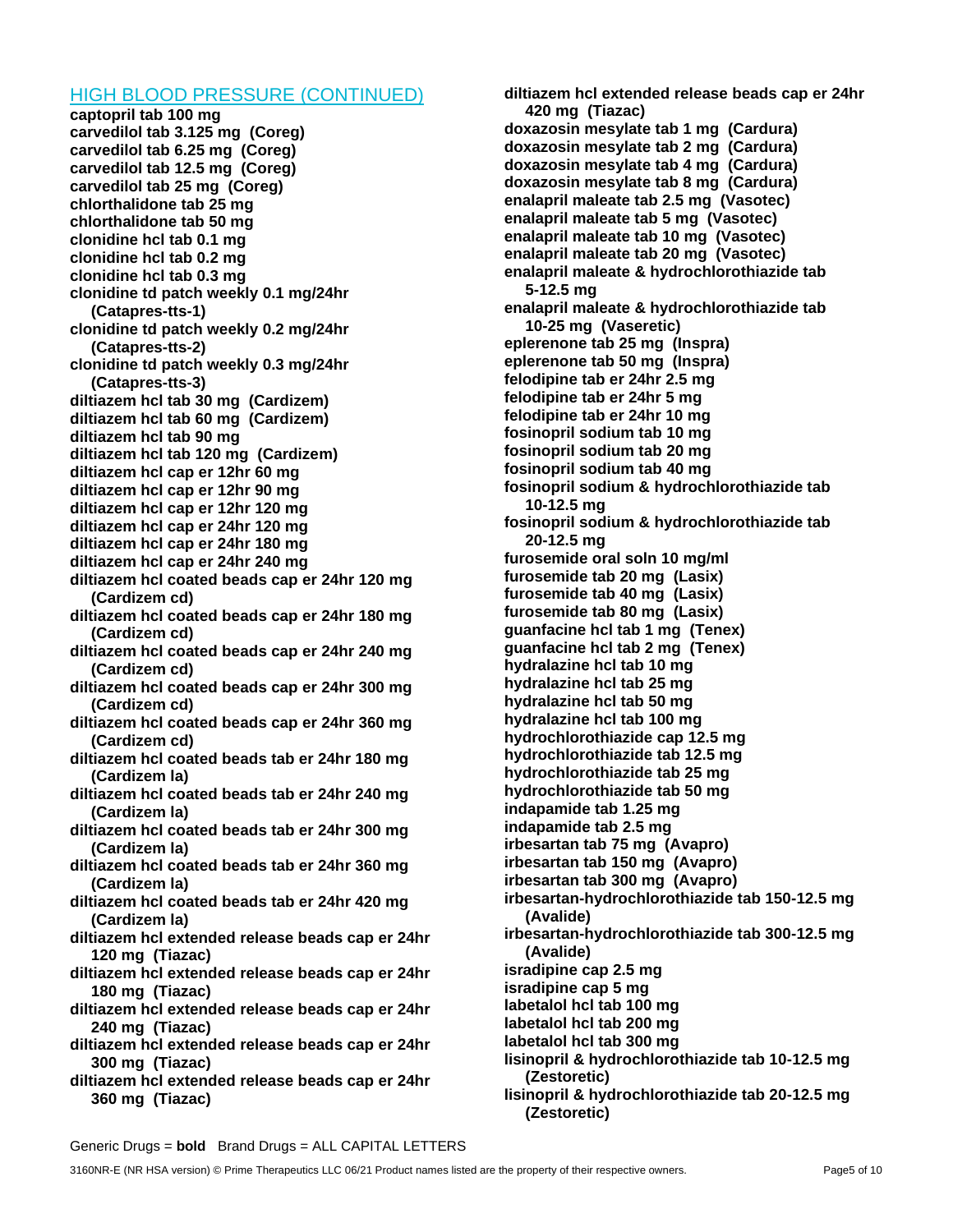#### HIGH BLOOD PRESSURE (CONTINUED)

**lisinopril & hydrochlorothiazide tab 20-25 mg (Zestoretic) lisinopril tab 2.5 mg (Zestril) lisinopril tab 5 mg (Zestril) lisinopril tab 10 mg (Zestril) lisinopril tab 20 mg (Prinivil) lisinopril tab 30 mg (Zestril) lisinopril tab 40 mg (Zestril) losartan potassium & hydrochlorothiazide tab 50-12.5 mg (Hyzaar) losartan potassium & hydrochlorothiazide tab 100-12.5 mg (Hyzaar) losartan potassium & hydrochlorothiazide tab 100-25 mg (Hyzaar) losartan potassium tab 25 mg (Cozaar) losartan potassium tab 50 mg (Cozaar) losartan potassium tab 100 mg (Cozaar) methyldopa tab 250 mg methyldopa tab 500 mg metolazone tab 2.5 mg metolazone tab 5 mg metolazone tab 10 mg metoprolol & hydrochlorothiazide tab 50-25 mg metoprolol & hydrochlorothiazide tab 100-25 mg metoprolol succinate tab er 24hr 25 mg (tartrate equiv) (Toprol xl) metoprolol succinate tab er 24hr 50 mg (tartrate equiv) (Toprol xl) metoprolol succinate tab er 24hr 100 mg (tartrate equiv) (Toprol xl) metoprolol succinate tab er 24hr 200 mg (tartrate equiv) (Toprol xl) metoprolol tartrate tab 25 mg metoprolol tartrate tab 37.5 mg metoprolol tartrate tab 50 mg (Lopressor) metoprolol tartrate tab 75 mg metoprolol tartrate tab 100 mg (Lopressor) minoxidil tab 2.5 mg minoxidil tab 10 mg moexipril hcl tab 7.5 mg moexipril hcl tab 15 mg nadolol tab 20 mg (Corgard) nadolol tab 40 mg (Corgard) nadolol tab 80 mg (Corgard) nicardipine hcl cap 20 mg nicardipine hcl cap 30 mg nifedipine cap 10 mg (Procardia) nifedipine cap 20 mg nifedipine tab er 24hr 30 mg nifedipine tab er 24hr 60 mg nifedipine tab er 24hr 90 mg nifedipine tab er 24hr osmotic release 30 mg (Procardia xl) nifedipine tab er 24hr osmotic release 60 mg (Procardia xl) nifedipine tab er 24hr osmotic release 90 mg (Procardia xl)**

**olmesartan medoxomil tab 5 mg (Benicar) olmesartan medoxomil tab 20 mg (Benicar) olmesartan medoxomil tab 40 mg (Benicar) olmesartan medoxomil-hydrochlorothiazide tab 20-12.5 mg (Benicar hct) olmesartan medoxomil-hydrochlorothiazide tab 40-12.5 mg (Benicar hct) olmesartan medoxomil-hydrochlorothiazide tab 40-25 mg (Benicar hct) olmesartan-amlodipine-hydrochlorothiazide tab 20-5-12.5 mg (Tribenzor) olmesartan-amlodipine-hydrochlorothiazide tab 40-5-12.5 mg (Tribenzor) olmesartan-amlodipine-hydrochlorothiazide tab 40-5-25 mg (Tribenzor) olmesartan-amlodipine-hydrochlorothiazide tab 40-10-12.5 mg (Tribenzor) olmesartan-amlodipine-hydrochlorothiazide tab 40-10-25 mg (Tribenzor) perindopril erbumine tab 2 mg perindopril erbumine tab 4 mg perindopril erbumine tab 8 mg phenoxybenzamine hcl cap 10 mg (Dibenzyline) pindolol tab 5 mg pindolol tab 10 mg prazosin hcl cap 1 mg (Minipress) prazosin hcl cap 2 mg (Minipress) prazosin hcl cap 5 mg (Minipress) propranolol hcl tab 10 mg propranolol hcl tab 20 mg propranolol hcl tab 40 mg propranolol hcl tab 60 mg propranolol hcl tab 80 mg propranolol hcl cap er 24hr 60 mg (Inderal la) propranolol hcl cap er 24hr 80 mg (Inderal la) propranolol hcl cap er 24hr 120 mg (Inderal la) propranolol hcl cap er 24hr 160 mg (Inderal la) quinapril hcl tab 5 mg (Accupril) quinapril hcl tab 10 mg (Accupril) quinapril hcl tab 20 mg (Accupril) quinapril hcl tab 40 mg (Accupril) quinapril-hydrochlorothiazide tab 10-12.5 mg (Accuretic) quinapril-hydrochlorothiazide tab 20-12.5 mg (Accuretic) quinapril-hydrochlorothiazide tab 20-25 mg (Accuretic) ramipril cap 1.25 mg (Altace) ramipril cap 2.5 mg (Altace) ramipril cap 5 mg (Altace) ramipril cap 10 mg (Altace) spironolactone tab 25 mg (Aldactone) spironolactone tab 50 mg (Aldactone) spironolactone tab 100 mg (Aldactone) spironolactone & hydrochlorothiazide tab 25-25 mg (Aldactazide) telmisartan tab 20 mg (Micardis) telmisartan tab 40 mg (Micardis)**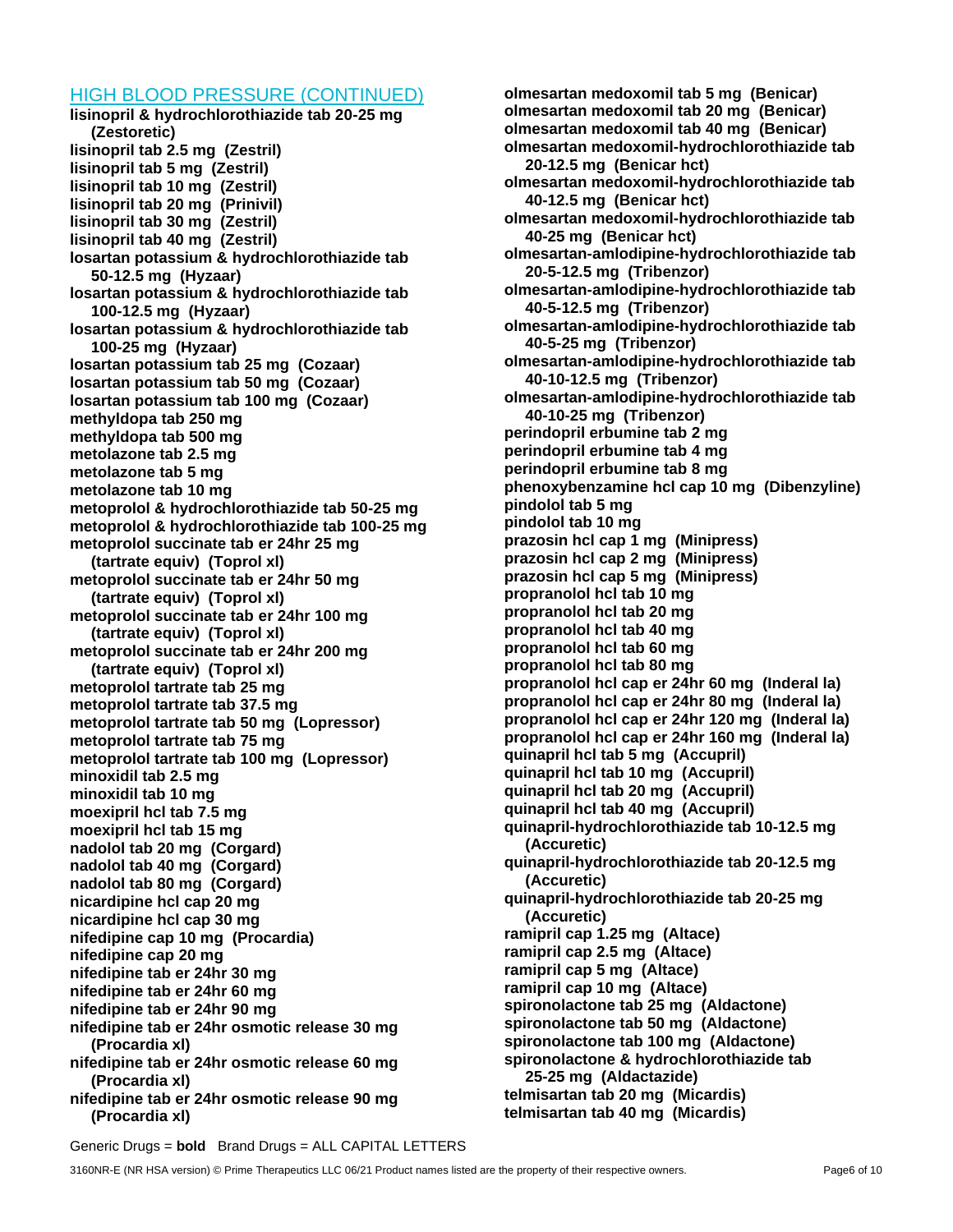### HIGH BLOOD PRESSURE (CONTINUED)

**telmisartan tab 80 mg (Micardis) telmisartan-amlodipine tab 40-5 mg (Twynsta) telmisartan-amlodipine tab 40-10 mg (Twynsta) telmisartan-amlodipine tab 80-5 mg (Twynsta) telmisartan-amlodipine tab 80-10 mg (Twynsta) telmisartan-hydrochlorothiazide tab 40-12.5 mg (Micardis hct) telmisartan-hydrochlorothiazide tab 80-12.5 mg (Micardis hct) telmisartan-hydrochlorothiazide tab 80-25 mg (Micardis hct) terazosin hcl cap 1 mg (base equivalent) terazosin hcl cap 2 mg (base equivalent) terazosin hcl cap 5 mg (base equivalent) terazosin hcl cap 10 mg (base equivalent) torsemide tab 5 mg torsemide tab 10 mg torsemide tab 20 mg torsemide tab 100 mg trandolapril tab 1 mg trandolapril tab 2 mg trandolapril tab 4 mg trandolapril-verapamil hcl tab er 2-180 mg (Tarka) trandolapril-verapamil hcl tab er 2-240 mg (Tarka) trandolapril-verapamil hcl tab er 4-240 mg (Tarka) triamterene & hydrochlorothiazide cap 37.5-25 mg triamterene & hydrochlorothiazide tab 37.5-25 mg (Maxzide-25) triamterene & hydrochlorothiazide tab 75-50 mg (Maxzide) triamterene cap 50 mg (Dyrenium) triamterene cap 100 mg (Dyrenium) valsartan tab 40 mg (Diovan) valsartan tab 80 mg (Diovan) valsartan tab 160 mg (Diovan) valsartan tab 320 mg (Diovan) valsartan-hydrochlorothiazide tab 80-12.5 mg (Diovan hct) valsartan-hydrochlorothiazide tab 160-12.5 mg (Diovan hct) valsartan-hydrochlorothiazide tab 160-25 mg (Diovan hct) valsartan-hydrochlorothiazide tab 320-12.5 mg (Diovan hct) valsartan-hydrochlorothiazide tab 320-25 mg (Diovan hct) verapamil hcl cap er 24hr 120 mg (Verelan) verapamil hcl cap er 24hr 180 mg (Verelan) verapamil hcl cap er 24hr 240 mg (Verelan) verapamil hcl tab er 120 mg (Calan sr) verapamil hcl tab er 180 mg (Calan sr) verapamil hcl tab er 240 mg (Calan sr) verapamil hcl tab 40 mg verapamil hcl tab 80 mg verapamil hcl tab 120 mg**

## HIGH CHOLESTEROL

**atorvastatin calcium tab 10 mg (base equivalent) (Lipitor) atorvastatin calcium tab 20 mg (base equivalent) (Lipitor) atorvastatin calcium tab 40 mg (base equivalent) (Lipitor) atorvastatin calcium tab 80 mg (base equivalent) (Lipitor) cholestyramine light powder 4 gm/dose (Questran light) cholestyramine light powder packets 4 gm cholestyramine powder 4 gm/dose (Questran) cholestyramine powder packets 4 gm (Questran) colesevelam hcl packet for susp 3.75 gm (Welchol) colesevelam hcl tab 625 mg (Welchol) colestipol hcl granules 5 gm (Colestid flavored) colestipol hcl granule packets 5 gm (Colestid flavored) colestipol hcl tab 1 gm (Colestid) ezetimibe tab 10 mg (Zetia) ezetimibe-simvastatin tab 10-10 mg (Vytorin) ezetimibe-simvastatin tab 10-20 mg (Vytorin) ezetimibe-simvastatin tab 10-40 mg (Vytorin) ezetimibe-simvastatin tab 10-80 mg (Vytorin) fenofibrate micronized cap 67 mg fenofibrate micronized cap 134 mg fenofibrate micronized cap 200 m fenofibrate tab 48 mg (Tricor) fenofibrate tab 54 mg fenofibrate tab 145 mg (Tricor) fenofibrate tab 160 mg gemfibrozil tab 600 mg (Lopid) icosapent ethyl cap 1 gm (Vascepa) lovastatin tab 10 mg lovastatin tab 20 mg lovastatin tab 40 mg niacin tab er 500 mg (antihyperlipidemic) (Niaspan) niacin tab er 750 mg (antihyperlipidemic) (Niaspan) niacin tab er 1000 mg (antihyperlipidemic) (Niaspan) pravastatin sodium tab 10 mg pravastatin sodium tab 20 mg pravastatin sodium tab 40 mg pravastatin sodium tab 80 mg rosuvastatin calcium tab 5 mg (Crestor) rosuvastatin calcium tab 10 mg (Crestor) rosuvastatin calcium tab 20 mg (Crestor) rosuvastatin calcium tab 40 mg (Crestor) simvastatin tab 5 mg (Zocor) simvastatin tab 10 mg (Zocor) simvastatin tab 20 mg (Zocor) simvastatin tab 40 mg (Zocor) simvastatin tab 80 mg (Zocor)** VASCEPA – icosapent ethyl cap 0.5 gm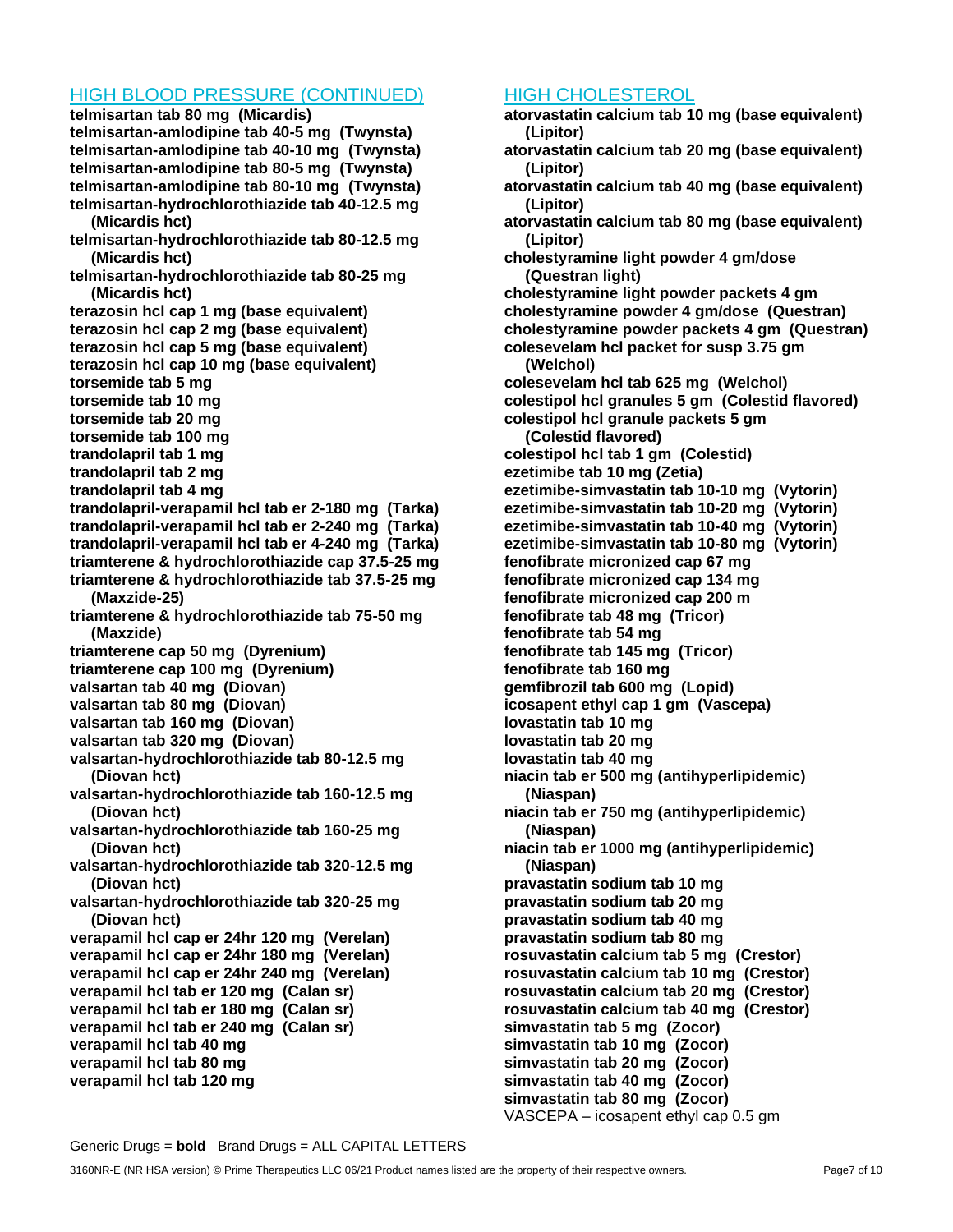### HIGH CHOLESTEROL (CONTINUED)

VASCEPA – icosapent ethyl cap 1 gm

#### **OSTEOPOROSIS**

**alendronate sodium oral soln 70 mg/75ml alendronate sodium tab 10 mg alendronate sodium tab 35 mg alendronate sodium tab 70 mg (Fosamax) calcitonin (salmon) nasal soln 200 unit/act ibandronate sodium tab 150 mg (base equivalent) (Boniva) raloxifene hcl tab 60 mg (Evista) risedronate sodium tab 5 mg risedronate sodium tab 30 mg risedronate sodium tab 35 mg (Actonel) risedronate sodium tab 150 mg (Actonel)**

**risedronate sodium tab delayed release 35 mg (Atelvia)**

#### PRENATAL VITAMINS

- PRENATABS RX prenatal vit w/ iron carbonyl-fa tab 29-1 mg
- PRENATAL 19 prenatal vit w/ dss-fe fumarate-fa tab 29-1 mg
- PRENATAL 19 prenatal vit w/ fe fumarate-fa chew tab 29-1 mg
- PRENATAL PLUS IRON prenatal vit w/ iron carbonyl-fa tab 29-1 mg
- PRENATAL VITAMINS PLUS LOW IRON prenatal vit w/ fe fumarate-fa tab 27-1 mg
- PRENATAL-U prenatal w/o a vit w/ fe fumarate-fa cap 106.5-1 mg
- SE-NATAL 19 prenatal vit w/ dss-fe fumarate-fa tab 29-1 mg
- SE-NATAL 19 prenatal vit w/ fe fumarate-fa chew tab 29-1 mg
- TRINATE prenatal vit w/ fe fumarate-fa tab 28-1 mg
- VINATE II prenatal vit w/ fe bisglycinate chelate-fa tab 29-1 mg
- VINATE ONE prenatal vit w/ fe fumarate-fa tab 60-1 mg

### **RESPIRATORY**

#### **Medications**

**acetylcysteine inhal soln 10% acetylcysteine inhal soln 20%** 

- ADVAIR DISKUS fluticasone-salmeterol aer powder ba 100-50 mcg/dose
- ADVAIR DISKUS fluticasone-salmeterol aer powder ba 250-50 mcg/dose
- ADVAIR DISKUS fluticasone-salmeterol aer powder ba 500-50 mcg/dose
- ADVAIR HFA fluticasone-salmeterol inhal aerosol 45-21 mcg/act
- ADVAIR HFA fluticasone-salmeterol inhal aerosol 115-21 mcg/act

ADVAIR HFA – fluticasone-salmeterol inhal aerosol 230-21 mcg/act **albuterol sulfate inhal aero 108 mcg/act (90mcg base equiv) (Proventil hfa) albuterol sulfate soln nebu 0.083% (2.5 mg/3ml) albuterol sulfate soln nebu 0.5% (5 mg/ml) albuterol sulfate soln nebu 0.63 mg/3ml (base equiv) albuterol sulfate soln nebu 1.25 mg/3ml (base equiv) albuterol sulfate syrup 2 mg/5ml albuterol sulfate tab 2 mg albuterol sulfate tab 4 mg**  ANORO ELLIPTA – umeclidinium-vilanterol aero powd ba 62.5-25 mcg/inh ARNUITY ELLIPTA – fluticasone furoate aerosol powder breath activ 50 mcg/act ARNUITY ELLIPTA – fluticasone furoate aerosol powder breath activ 100 mcg/act ARNUITY ELLIPTA – fluticasone furoate aerosol powder breath activ 200 mcg/act ASMANEX HFA – mometasone furoate inhal aerosol suspension 50 mcg/act ASMANEX HFA – mometasone furoate inhal aerosol suspension 100 mcg/act ASMANEX HFA – mometasone furoate inhal aerosol suspension 200 mcg/act

ASMANEX TWISTHALER 30 METERED DOSES – mometasone furoate inhal powd 110 mcg/inh (breath activated)

ASMANEX TWISTHALER 30 METERED DOSES – mometasone furoate inhal powd 220 mcg/inh (breath activated)

ASMANEX TWISTHALER 60 METERED DOSES – mometasone furoate inhal powd 220 mcg/inh (breath activated)

ASMANEX TWISTHALER 120 METERED DOSES – mometasone furoate inhal powd 220 mcg/inh (breath activated)

- BREO ELLIPTA fluticasone furoate-vilanterol aero powd ba 100-25 mcg/inh
- BREO ELLIPTA fluticasone furoate-vilanterol aero powd ba 200-25 mcg/inh

BREZTRI AEROSPHERE – budesonideglycopyrrolate-formoterol aers 160-9-4.8 mcg/act BROVANA – arformoterol tartrate soln nebu

- 15 mcg/2ml (base equiv)
- **budesonide inhalation susp 0.25 mg/2ml (Pulmicort)**
- **budesonide inhalation susp 0.5 mg/2ml (Pulmicort)**

**budesonide inhalation susp 1 mg/2ml (Pulmicort)**

- COMBIVENT RESPIMAT ipratropium-albuterol inhal aerosol soln 20-100 mcg/act
- **cromolyn sodium soln nebu 20 mg/2ml**
- DULERA mometasone furoate-formoterol fumarate aerosol 50-5 mcg/act